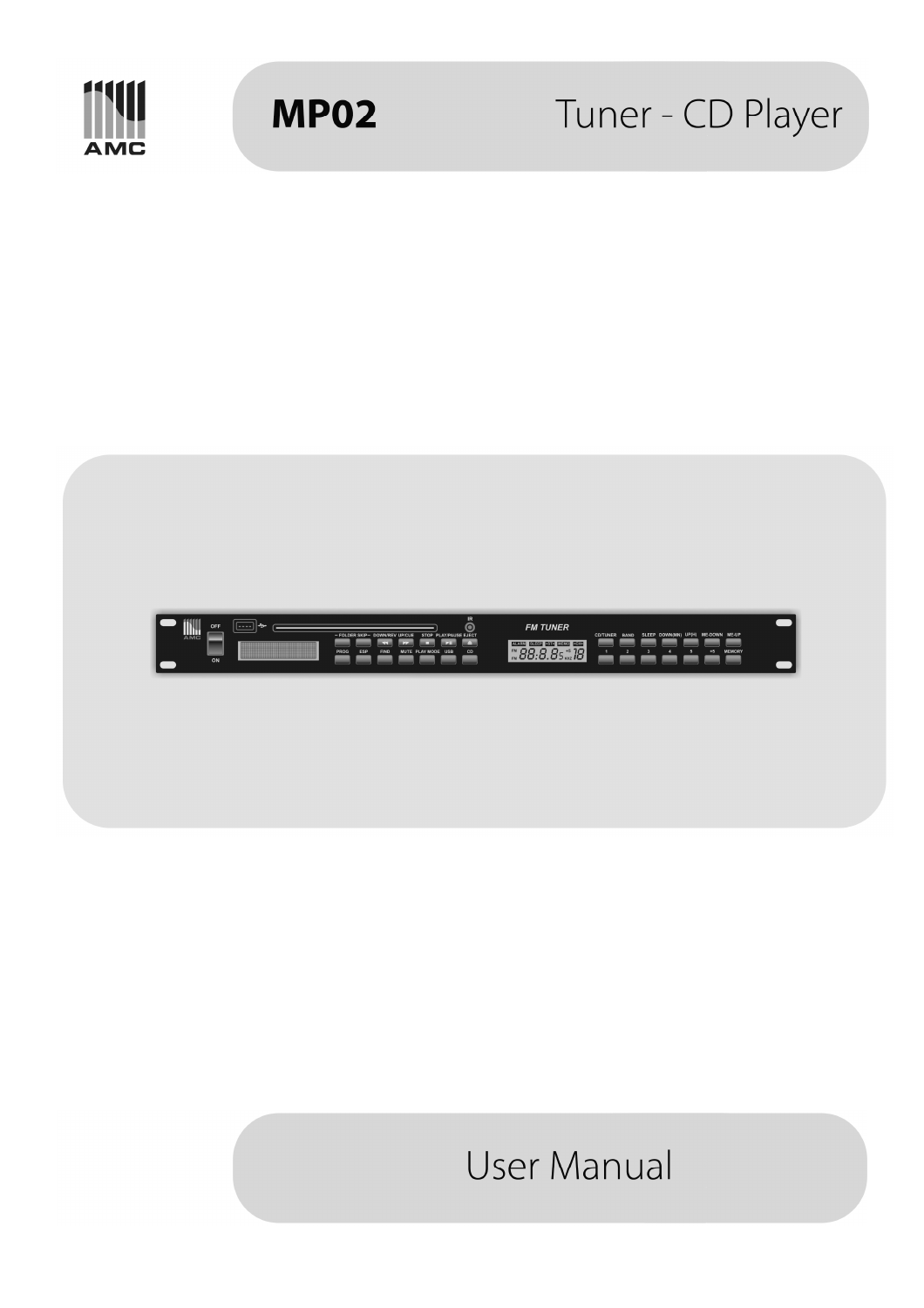#### **CAUTION!**

 $\overline{\mathbf{2}}$ 

THIS PRODUCT UTILIZES A LASER. USE OF CONTROLS OR ADJUSTMENTS OR PERFORMANCE OF PROCEDURES OTHER THAN THOSE SPECIFIED HEREIN MAY RESULT IN HAZARDOUS **RADIATION EXPOSURE.** DO NOT OPEN COVERS AND DO NOT REPAIR YOURSELF. REFER SERVICING TO QUALIFIED **PERSONNEL** 

#### **WARNING:**

TO REDUCE THE RISK OF FIRE, ELECTRIC **SHOCK OR PRODUCT DAMAGE, DO NOT EXPOSE THIS APPARATUS TO RAIN, MOISTURE, DRIPPING OR SPLASHING AND** THAT NO OBJECTS FILLED WITH LIQUIDS, SUCH AS VASES, SHALL BE PLACED ON THE **APPARATUS.** 



# **Important**

Do not install this equipment in a confined space such as a book case or similar unit.

The apparatus should not be dripped or splashed and no objects filled with liquids, such as vases, should not be placed on the apparatus.

This unit should not be used near water (e.g. near bathtub, washbowl, kitchen sink, laundry tub, in a wet basement, or near a swimming pool, etc.) Care should be taken so than objects do not fall and liquids are not spilled into enclosure through openings.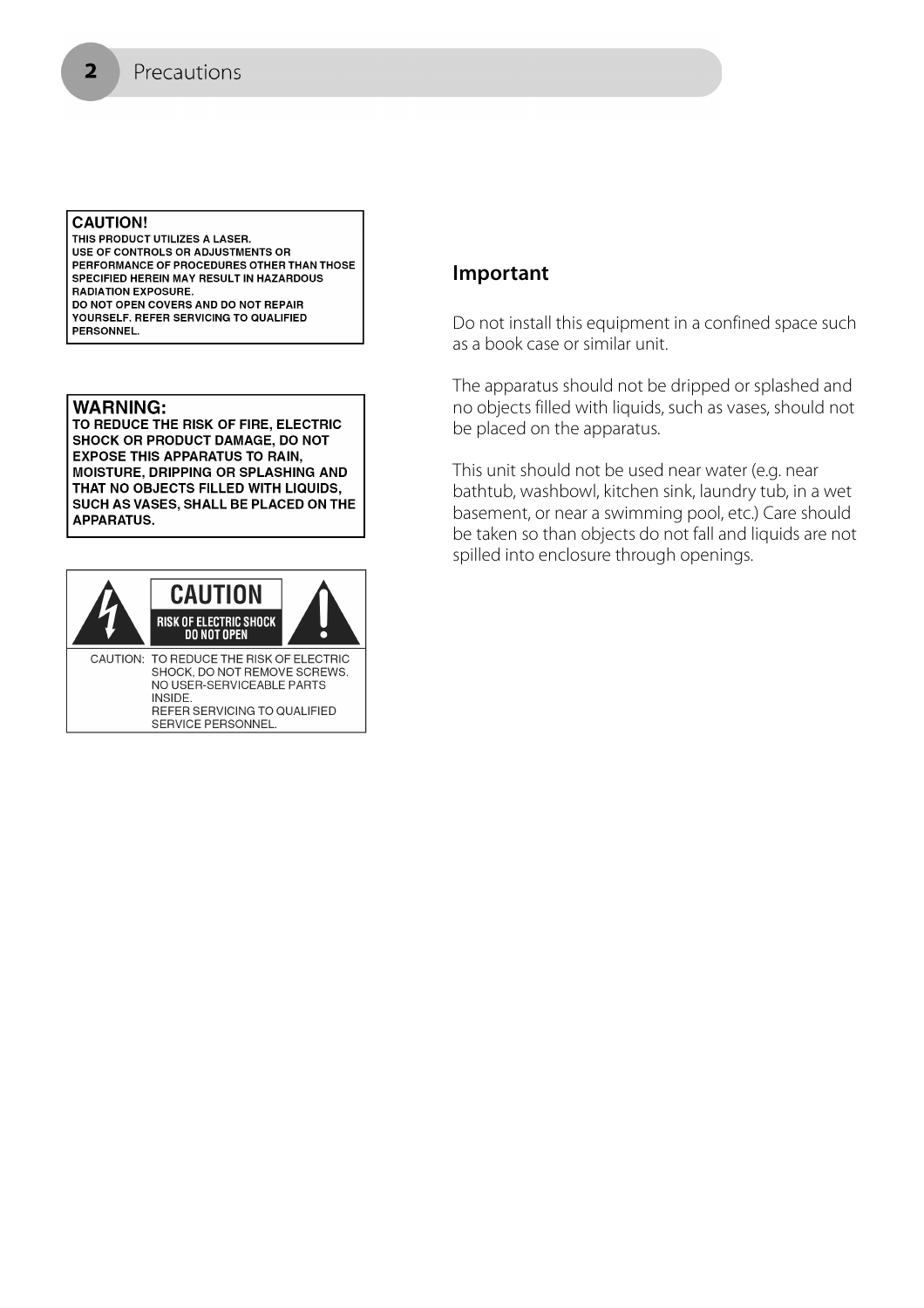# CONTENTS:

| Before you start                |   |
|---------------------------------|---|
| What's in the box               | 4 |
| Hints on installation           | 4 |
| Disc flash disc format playback | 4 |
| Controls and connections        |   |
| Front panel                     | 5 |
| Rear panel                      | 5 |
| Settings and functions          |   |
| Tuner functions                 | 6 |
| CD functions                    | 6 |
| Specifications                  |   |
| General                         | 8 |
| Tuner section                   | 8 |
| CD section                      | 8 |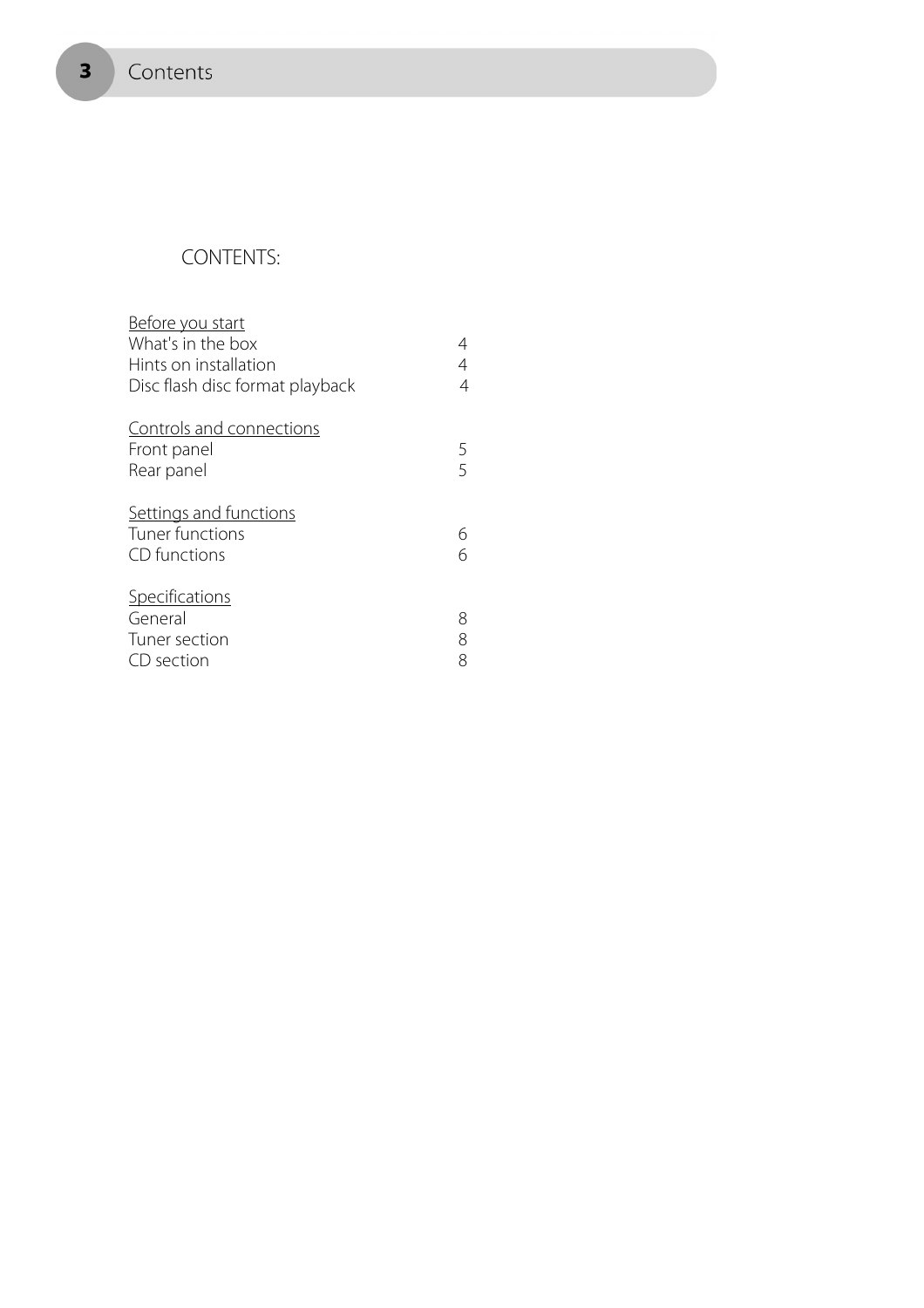# What's in the box

The accessories which are included in the box are:

- Remote control
- FM Antenna
- Instruction manual
- Power cable

# Hints on installation

Do…

- Use in a well-ventilated room.
- Place on a solid, flat, level surface, such as a table, shelf or stereo rack

Don't…

- Use in a place exposed to high temperatures or humidity, including near radiators and other heat-generating appliances.
- Place on a window sill or a place where the player will be exposed to direct sunlight.
- Use in an excessively dusty or damp environment.
- Place directly on top of an amplifier, or other component that becomes hot in use.
- Use near television or monitor as you may experience interference-especially if the television uses an indoor antenna.
- Use in a kitchen or other room where the player may be exposed to smoke or steam.
- Use on a thick rug or carpet, or cover with cloth-this may prevent proper cooling of the unit.
- Place on an unstable surface, or one that is not large enough to support all four of the unit's feet.
- Do not use or store batteries in direct sunlight or other hot place, such as inside car or near heater. This can cause batteries to leak, overheat ,explode or catch fire. It can also reduce the life or performance of batteries.

Disc, Flash disc format playback

You can play following disc formats: CD, CD-R, CD-RW, it does support CDDA (CD Text) as well as ISO 9660 CD-ROM's with Mp3's. WAV or MP3 files are supported from USB drive.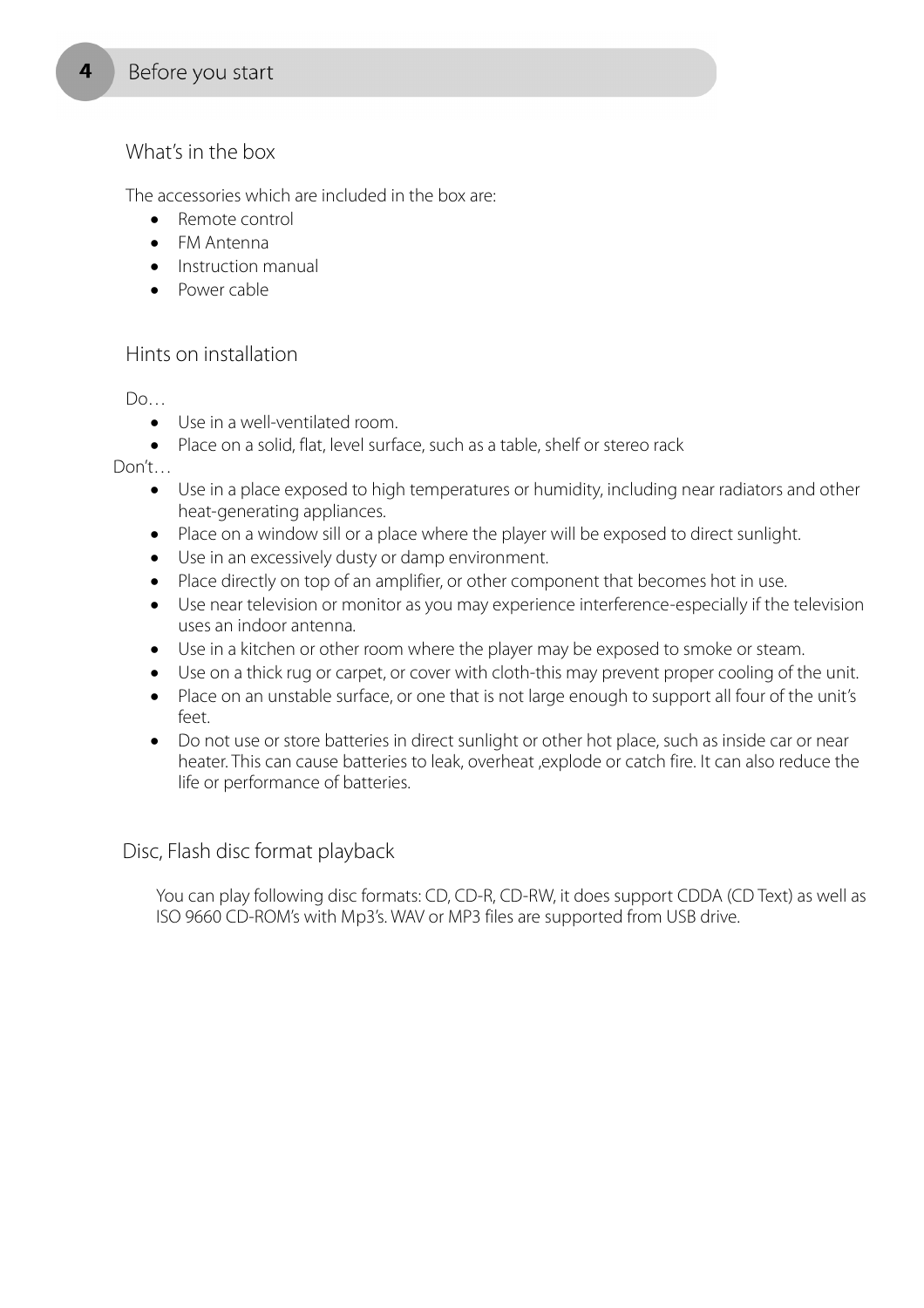# Front Panel



- 8. Folder-Up
- 9. Down/Rev
- 10. Up Cue
- 11. Stop
- 12. Play/Pause
- 13. Programming
- 14. Electronic shock protection
- 15. Find
- 16. Mute
- 17. Play Mode
- 25. Up key
- 26. Memory Down
- 27. Memory Up
- 28. Track / Station Preset Button 1
- 29. Track / Station Preset Button 2
- 30. Track / Station Preset Button 3
- 31. Track / Station Preset Button 4
- 32. Track / Station Preset Button 5
- 33. Track / Station Preset Button +5
- 34. Memory



- 1. AM antenna ground input
- 2. AM antenna input
- 3. FM antenna ground input
- 4. FM antenna input
- 5. Left channel output
- 6. Right channel output
- 7. Mains input socket
- 8. AC fuse holder

5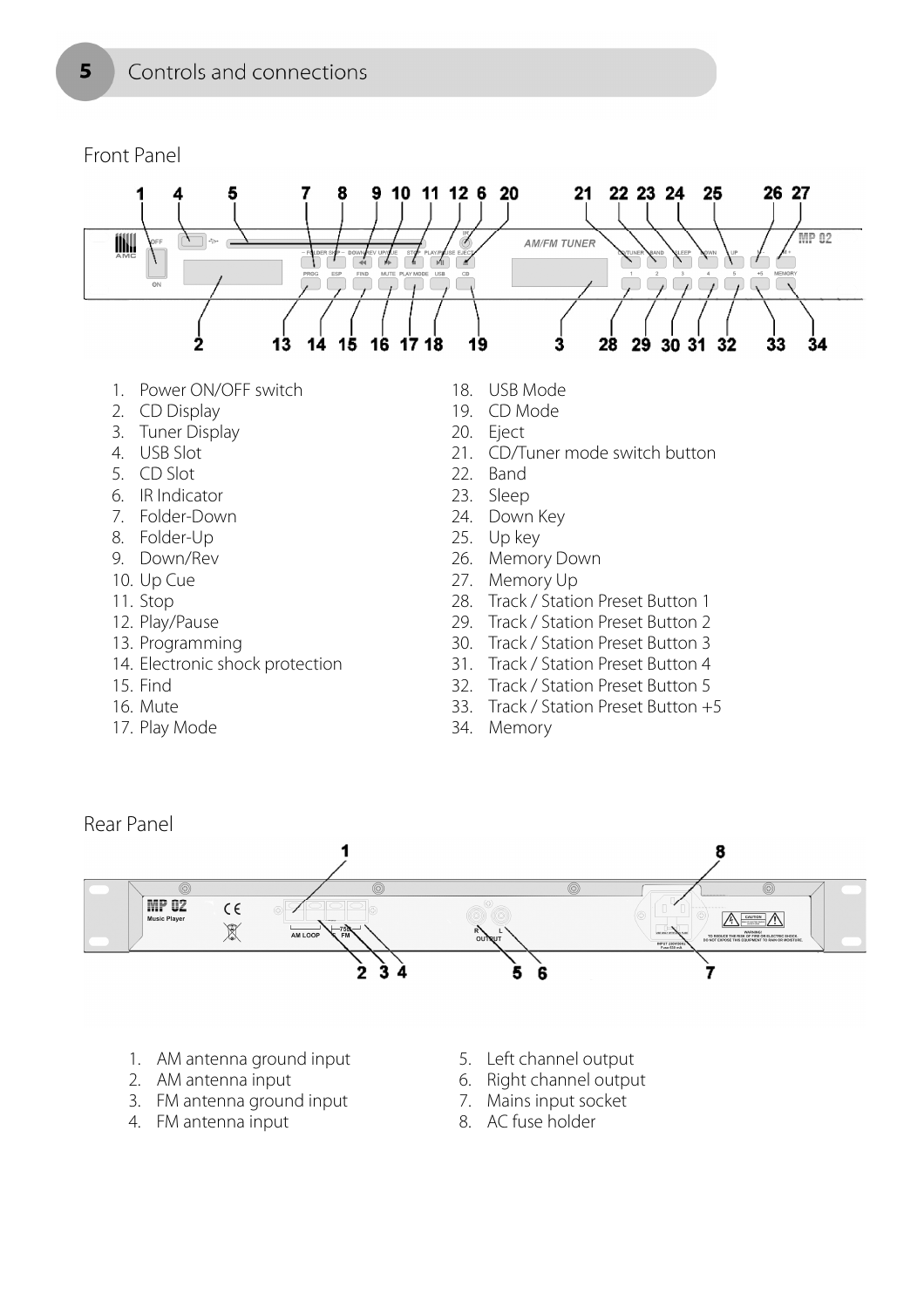# Tuner Functions

## **MEMORY**

ħ

Memory mode is activated by pressing the "Memory" key, "MEMO" flashes in the display, Tuned frequency is written to memory by pressing in the memory mode wanted preset button from 1 to 10. After 5 seconds of inactivity memory mode shuts off automatically.

#### **UP/DOWN**

Seek tuning starts after pressing "UP" or "DOWN" key for more than 0,5 sec When "UP" or "DOWN" key is pressed for a short time manual search mode is activated, 1 Push / 1 step.

#### **ME-UP**

You can select preset memory station by pressing "ME-UP" key. Pressing once, number of preset memory station will increase by one. By pressing continuously, number of station memory preset will increase from one to ten by cycle.

# CD Functions

### **PLAY/PAUSE**

By pressing this key when CD is stopped, play starts after track search. When this key is pressed during playing the CD mode is changed in to pause. When this key is pressed during CD is paused, it switches back to play mode.

#### **STOP**

When CD is playing or is in pause mode, by pressing this key it stops.

#### **CD**

By pressing this key the player switches to CD-MP3 mode.

#### **USB**

By pressing this key the player switches to USB mode.

#### **UP/CUE**

In stop mode this key changes starting track (file) in ascending order, and automatically goes to first track if it is in the last track.

Single pressed in play mode or program mode changes to next track, in random mode skips to random track.

By pressing longer than 0,7 sec. switches to fast forward mode.

#### **DOWN/REV**

In stop mode this key changes starting track (file) in descending order, and automatically goes to the last track if it is in first track.

Single pressed in play mode or program mode changes to previous track (file).

By pressing longer than 0,7 sec switches to fast reverse mode.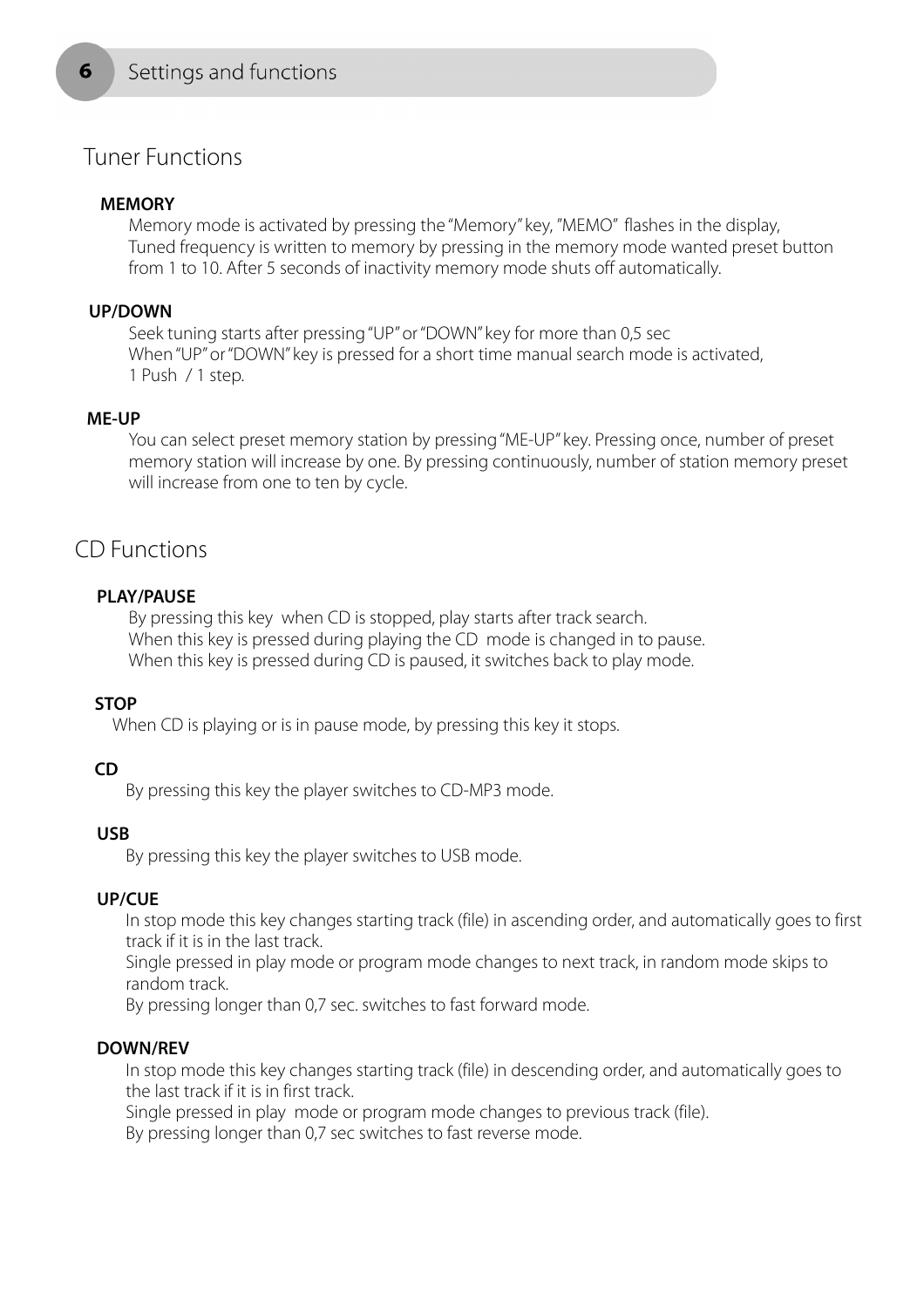## **FOLDER-UP**

In stop mode this key skips the starting play folder to next folder, and automatically switches to first folder if current folder is last.

In the program entry mode this key switches to next folder's first file, if the folder is last it switches to first folder.

In normal play mode this key skips the playing file and switches to next folder's first file.

## **FOLDER-DOWN**

In stop mode this key skips the starting play folder to next previous, and automatically switches to last folder if current folder is first.

In the program entry mode this key switches to previous folder's first file, if the folder is first it switches to last folder.

In normal play mode this key skips the playing file and switches to previous folder's first file.

# **PLAY MODE**

In MP3 mode and USB mode, when pushing the key PLAY mode switches like shown below:

| $\rightarrow$ Play All Random- | →Repeat Track <i>·</i> | →Repeat Folder—       |
|--------------------------------|------------------------|-----------------------|
|                                |                        |                       |
| - Repeat All <i>←</i>          |                        | Play All $\leftarrow$ |

While pushing the key in CD mode, PLAY mode is changed in this order:



# **EJECT**

By pushing this key CD is ejected.

# **PROG**

This key is used for programming. All program is cleared when STOP key is pushed in the programming mode.

# **MUTE**

When this key is pushed during CD is playing, the sound output is muted. Pressed again the sound is turned on again.

# **ESP**

When "ESP" key is pressed in CDDA mode electronic shock protection mode is turned on, you can see the state in the display. Electronic anti shock time is about 40 seconds. ESP function is canceled by pressing "ESP" key again.

# **FIND**

By pressing this key once in MP3 mode, search mode is changed into FILE search. By pressing this key twice search mode is changed into ALBUM search. If "FIND" key is pressed for long, track time is displayed, if pressed twice ID3 tag is displayed.

# **0~5**

You can use these keys for selecting wanted track directly.